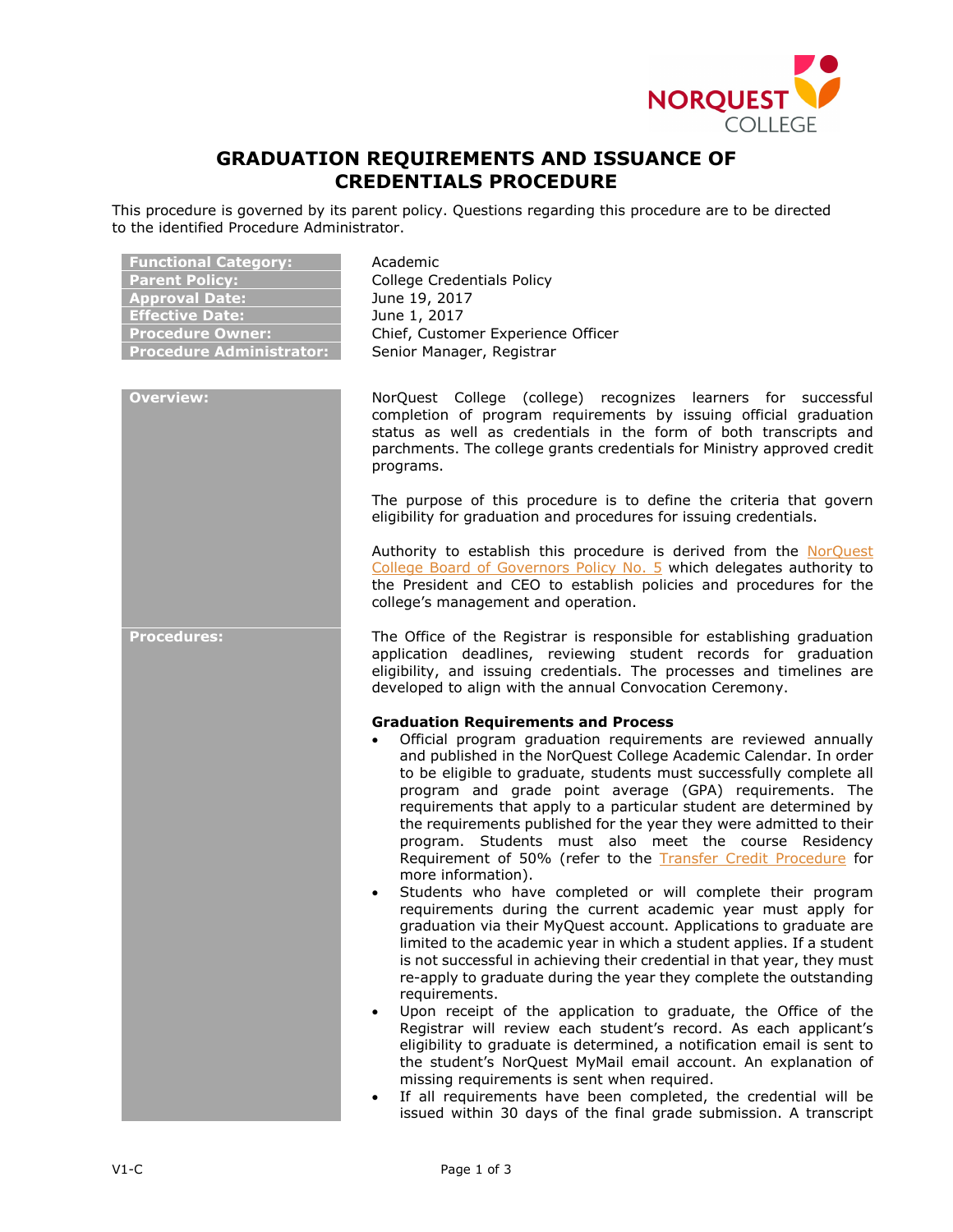

notation of completion is added to the student record. The parchment is mailed to the student's address as recorded on their MyQuest account.

## **Credentials**

- The college may issue Alberta Advanced Education approved credentials for Certificates, Diplomas, and NorQuest High School Equivalency Diplomas.
- Credentials can be issued at any time of year. To receive a credential, a student must apply to graduate and have their eligibility reviewed.
- A credential for a program is conferred upon a student once, even if the student successfully completes the program requirements more than one time. The credential notated on the official transcript will reflect the earliest program completion date.
- An official parchment will be issued once and can only be issued in the student's legal name as indicated on the student record. Parchments may be reissued if a student submits a signed Declaration for Parchment Replacement Form confirming loss or damage of the original parchment or a legal name change. If it is not lost, the original parchment must be returned. A duplicate parchment will replicate the original except for a Reprint Date notation, as well as any design changes that may have been made to the NorQuest College parchment since the issuance of the original document. The replacement will bear the signatures of officials in office at the time of reprint.

## **Honours Distinction**

• Post-secondary Certificate and Diploma programs (excluding Employment Certificates) recognize the Honours distinction for outstanding academic achievement. To qualify for graduation with Honours, a student must have achieved an overall grade point average (GPA) of 3.7 or greater, with no courses having been failed or repeated. The Honours distinction will be noted on the transcript and parchment of qualified graduates.

#### **Honorary Diploma**

- An Honorary Diploma is awarded annually at the college Convocation Ceremony.
- Eligible nominees will come from NorQuest's community which includes, but is not limited to, the geographic regions of the college as well as the social, economic, educational and political reaches of the institution be they local, national or international.
- The granting of the Honorary Diploma falls under the authority of the Board of Governors. The Honorary Diploma Selection Committee holds the responsibility to conduct a search and make a recommendation of recipients to the Board.

**Definitions: Academic Calendar:** an annual publication of academic regulations, academic dates, programs of study, and course descriptions. The NorQuest College website is the official source of Academic Calendar information.

**Academic Year:** the twelve-month period from July 1 to June 30.

**Certificate:** a credential received for a program of one year, or less.